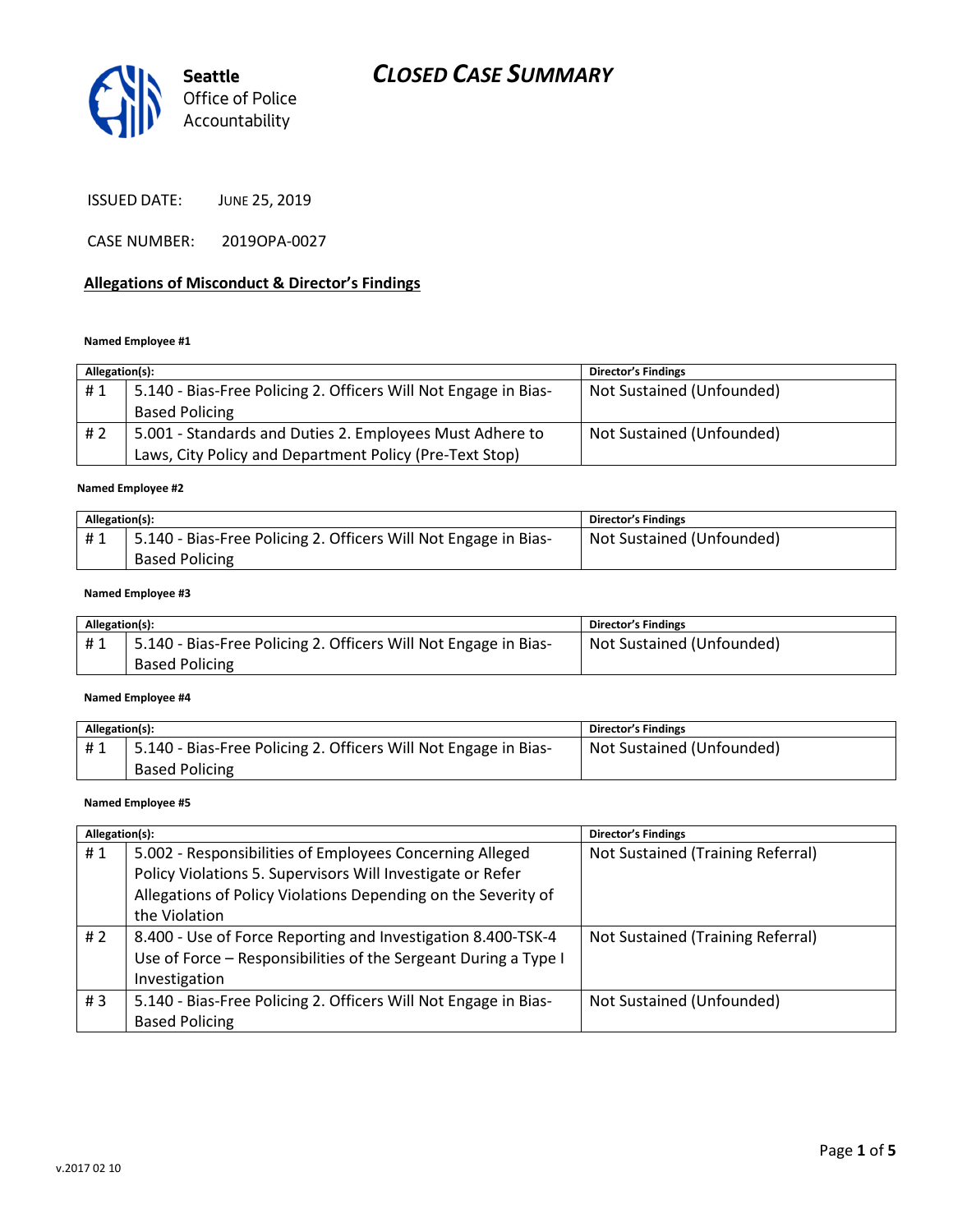

# CLOSE CASE SUMMARY

OPA CASE NUMBER: 2019OPA-0027

## This Closed Case Summary (CCS) represents the opinion of the OPA Director regarding the misconduct alleged and therefore sections are written in the first person.

### EXECUTIVE SUMMARY:

The Complainant alleged that the Named Employees engaged in biased policing during a traffic stop. The Complainant further alleged that the traffic stop at issue was based on pretext. Lastly, it was alleged that the on-scene supervisor, Named Employee #5, did not report an allegation of potential serious misconduct to OPA and did not properly investigate the force used during the incident.

### ANALYSIS AND CONCLUSIONS:

### Named Employee #1 - Allegations #1 5.140 - Bias-Free Policing 2. Officers Will Not Engage in Bias-Based Policing

Named Employee #1 (NE#1) effectuated a traffic stop of a vehicle. NE#1 reported that he observed "white blinking lights in the cargo area of the vehicle." NE#1 ran the vehicle's license plate and determined that the Complainant was the registered owner. This check further revealed that the Complainant's driver's license was suspended.

After the vehicle was stopped, NE#1 approached and contacted the male driver. NE#1 reported that, after doing so, he smelled marijuana. NE#1 called for a DUI officer because he believed that the male driver was potentially impaired. The male driver provided his personal information and, during a subsequent records check, NE#1 determined that the male driver had an open felony warrant. NE#1 asked the male driver to exit the vehicle but he initially refused to do so.

During this time, the Complainant, who was seated in the passenger seat, accused NE#1 of being a "racist." The Complainant specifically stated the following to the male driver regarding NE#1's basis for the stop: "He's fucking with you man, driving while black." NE#1 called other officers and a supervisor to the scene. These individuals included the other Named Employees in this case. After those backing officers arrived and approximately 30 minutes after being first asked to exit the vehicle, the male driver ultimately did so and was taken into custody.

The supervisor, Named Employee #5 (NE#5), discussed the basis for the stop with both the Complainant and the male driver. The Complainant reiterated her allegations of bias to NE#5. The male driver did not make an allegation of biased policing. The Complainant requested that her bias complaint be forwarded to OPA and NE#5 ensured that this was done. As a result, OPA initiated this investigation.

SPD policy prohibits biased policing, which it defines as "the different treatment of any person by officers motivated by any characteristic of protected classes under state, federal, and local laws as well other discernible personal characteristics of an individual." (SPD Policy 5.140.) This includes different treatment based on the race of the subject. (See id.)

Based on OPA's investigation – which included a review of Department video, a reading of the documentation and reporting generated, and the interviews of the Complainant and NE#5 – there is no evidence supporting the Complainant's allegation of bias. There was a lawful basis to effectuate the stop and insufficient evidence to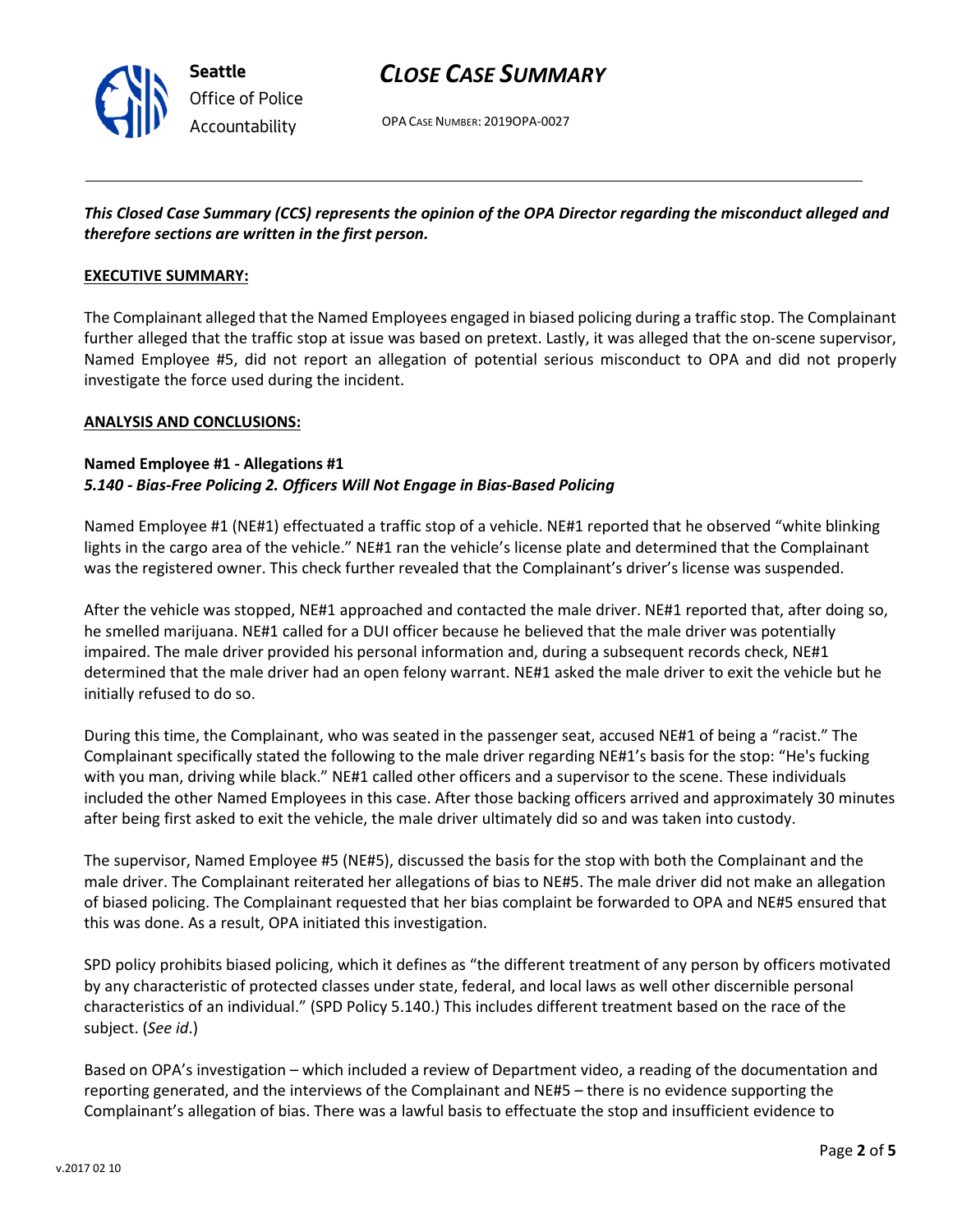

Seattle Office of Police Accountability

# CLOSE CASE SUMMARY

OPA CASE NUMBER: 2019OPA-0027

establish that the male driver's race had any impact on NE#1's decision-making. Moreover, there is nothing in the record supporting a finding that the other Named Employees engaged in biased policing in any respect. As such, I recommend that this allegation be Not Sustained – Unfounded as against all of the Named Employees.

Recommended Finding: Not Sustained (Unfounded)

### Named Employee #1 - Allegation #2 5.001 - Standards and Duties 2. Employees Must Adhere to Laws, City Policy and Department Policy (Pre-Text Stop)

SPD Policy 6.220-POL-9 precludes the use of a traffic violation to investigate unrelated crimes. The policy defines "pretext" as where an officer stops "a suspect for an infraction to investigate criminal activity for which the officer has neither reasonable suspicion nor probable cause." (SPD Policy 6.220-POL-9.) The policy explains that pretext stops are prohibited by law. (Id.) It further explains that: "Officers must actually, consciously, and independently determine that a traffic stop is reasonably necessary in order to address a suspected traffic infraction." (Id.)

Based on OPA's review of the video, there were blinking lights at the rear of the Complainant's vehicle at the time of the stop. As such, the stop was lawfully effectuated. Moreover, records reviewed by OPA confirmed that the Complainant's driver's license was, in fact, suspended at the time. In OPA's opinion, the video did not reveal any questioning by NE#1 during the stop that supported a determination that his law enforcement action during this incident was based on pretext. While NE#1 eventually called for a DUI officer, this was done once he smelled marijuana after the stop was already effectuated. This does not amount to pretext in any respect. As such, I recommend that this allegation be Not Sustained – Unfounded.

Recommended Finding: Not Sustained (Unfounded)

## Named Employee #2 - Allegations #1 5.140 - Bias-Free Policing 2. Officers Will Not Engage in Bias-Based Policing

For the same reasons as stated above (see Named Employee #1, Allegation #1), I recommend that this allegation be Not Sustained – Unfounded.

Recommended Finding: Not Sustained (Unfounded)

## Named Employee #3 - Allegations #1 5.140 - Bias-Free Policing 2. Officers Will Not Engage in Bias-Based Policing

For the same reasons as stated above (see Named Employee #1, Allegation #1), I recommend that this allegation be Not Sustained – Unfounded.

Recommended Finding: Not Sustained (Unfounded)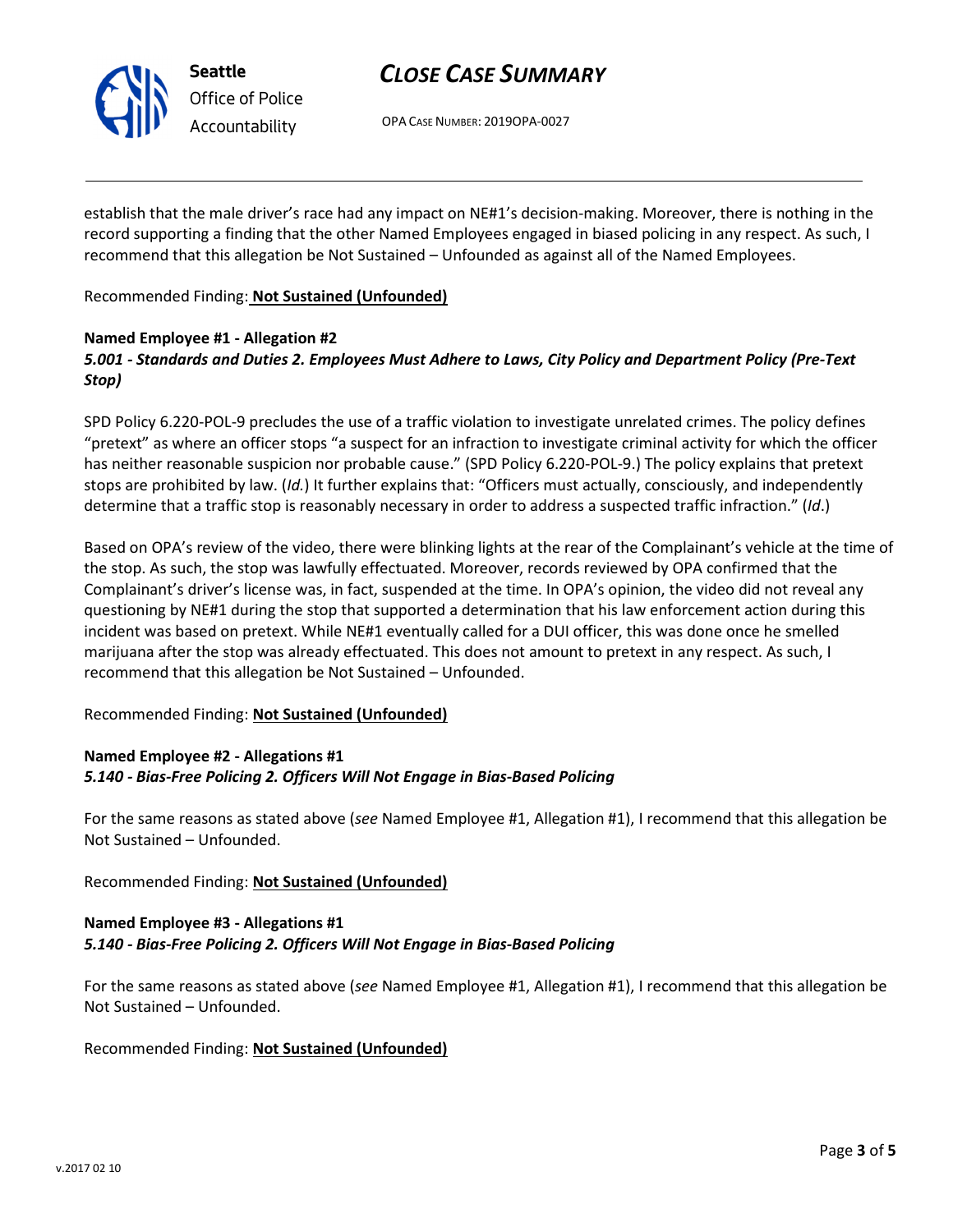

Office of Police Accountability

# CLOSE CASE SUMMARY

OPA CASE NUMBER: 2019OPA-0027

## Named Employee #4 - Allegations #1 5.140 - Bias-Free Policing 2. Officers Will Not Engage in Bias-Based Policing

For the same reasons as stated above (see Named Employee #1, Allegation #1), I recommend that this allegation be Not Sustained – Unfounded.

Recommended Finding: Not Sustained (Unfounded)

## Named Employee #5 – Allegation #1 5.002 - Responsibilities of Employees Concerning Alleged Policy Violations 5. Supervisors Will Investigate or Refer Allegations of Policy Violations Depending on the Severity of the Violation

SPD Policy 5.002-POL-5 requires supervisors who become aware of a potential policy violation to investigate or refer the allegations depending on their severity. Minor allegations of misconduct may be investigated by a supervisor, while allegations of serious misconduct – such as purported biased policing – must be referred to OPA. (SPD Policy 5.002-POL-5.)

The Complainant made a bias allegation to NE#5 and he ultimately reported that allegation to OPA. In the OPA referral that he generated, NE#5 wrote that the bias allegation was against NE#1. However, Department video reflected that the Complainant asserted that she believed that all of the Named Employees engaged in biased policing during this incident.

At his OPA interview, NE#5 explained that he did not make OPA referrals against the other Named Employees because they were not involved in the traffic stop. He stated that, after this incident was concluded, he realized that he should have included all of the Named Employees in the OPA referral. He attributed this to "inexperience" and denied that he was trying to cover up any misconduct.

OPA believes that this was a mistake and, while NE#5 should have included all of the Named Employees in the OPA referral, the failure to do so is better addressed by retraining. OPA notes that NE#5 has done an exemplary job since being promoted to Sergeant and I believe that the conduct at issue here is part of the experience and process of learning a new position. As such, OPA recommends that NE#5 receive the below Training Referral.

• Training Referral: NE#5 should be reminded by his chain of command of the requirement that he refer allegations of potential serious misconduct to OPA. No retraining is recommended by OPA unless his chain of command deems it necessary. This counseling and any retraining provided should be documented and this documentation should be maintained in an appropriate database.

Recommended Finding: Not Sustained (Training Referral)